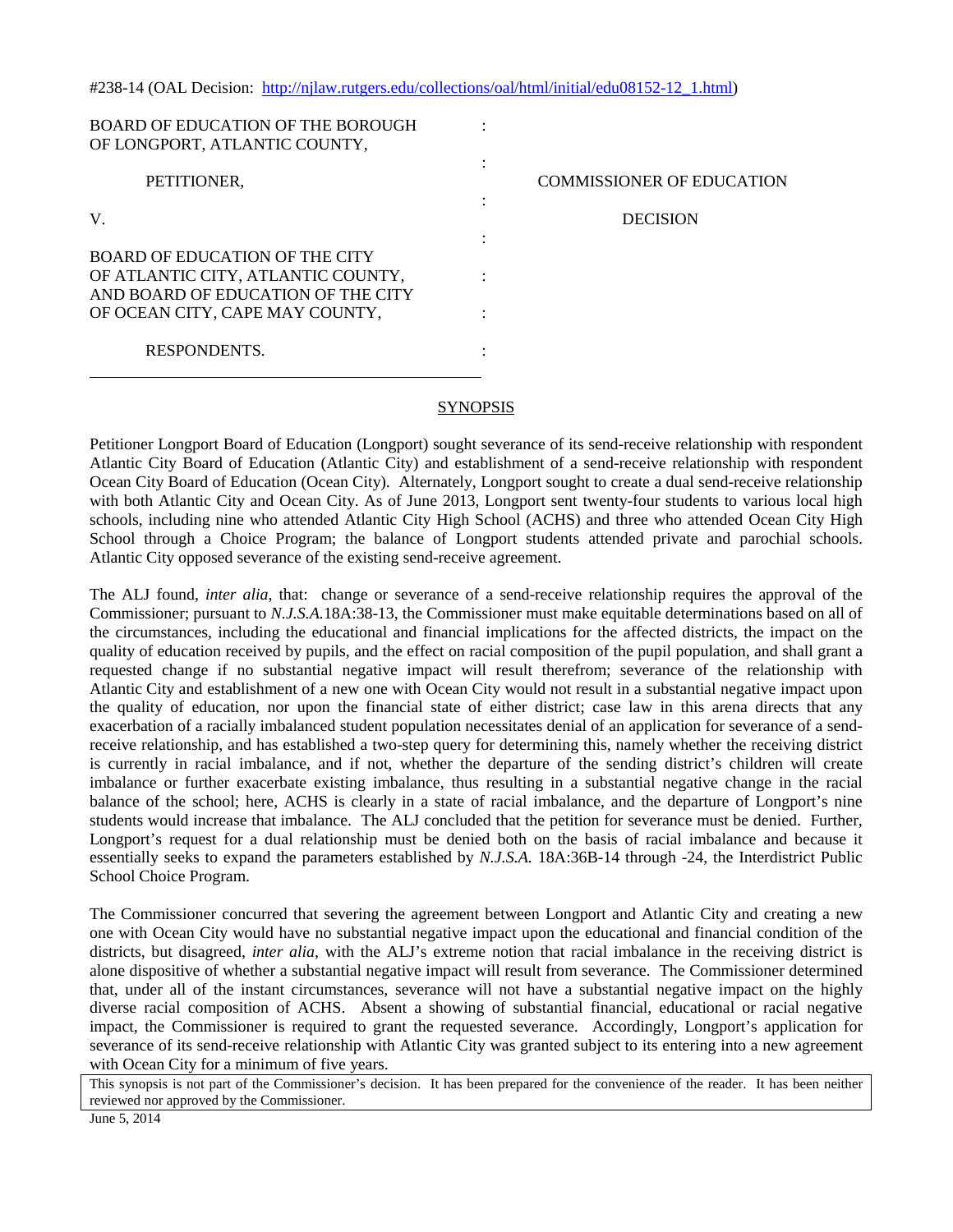OAL DKT. NO. 8152-12 AGENCY DKT NO. 112-4/12

 $\overline{a}$ 

| BOARD OF EDUCATION OF THE BOROUGH  |  |
|------------------------------------|--|
| OF LONGPORT, ATLANTIC COUNTY,      |  |
| PETITIONER,                        |  |
|                                    |  |
| V.                                 |  |
| BOARD OF EDUCATION OF THE CITY     |  |
| OF ATLANTIC CITY, ATLANTIC COUNTY, |  |
| AND BOARD OF EDUCATION OF THE CITY |  |
| OF OCEAN CITY, CAPE MAY COUNTY,    |  |
| RESPONDENTS.                       |  |

COMMISSIONER OF EDUCATION

**DECISION** 

The record of this matter and the Initial Decision of the Office of Administrative Law (OAL) have been reviewed. Exceptions and replies thereto<sup>[1](#page-1-0)</sup> were timely filed, pursuant to *N.J.A.C.* 1:1-18.4, on behalf of Petitioner and Co-Respondent, Atlantic City Board of Education.<sup>[2](#page-1-1)</sup>

In this matter, the Longport Board of Education (Longport) seeks to sever its sending-receiving relationship with the Atlantic City Board of Education (Atlantic City) or, in the alternative, to modify the present sending-receiving relationship between Longport and Atlantic City so as to create a dual designation sending-receiving relationship with Atlantic City and the Ocean City Board of Education (Ocean City). Following three days of hearing in the

<span id="page-1-0"></span><sup>&</sup>lt;sup>1</sup> Petitioner submitted a reply to the reply brief submitted on behalf of Atlantic City. Same was not considered as *N.J.A.C.* 1:1-18.4 makes no provision for replies to reply exceptions.

<span id="page-1-1"></span> $2$  While the matter was pending before the Commissioner of Education for final decision, petitioner filed a Motion to Supplement the Record, which the Commissioner determined was more appropriately considered a Motion for Remand to consider whether an appearance of impropriety existed, such that a new hearing before a different ALJ was required. The Commissioner remanded the matter to the Office of Administrative Law for a determination on the issue. The Chief ALJ determined that no appearance of impropriety existed and, therefore, a new hearing was not necessary. As the Commissioner does not have jurisdiction over the disqualification/recusal issue, it will not be addressed herein.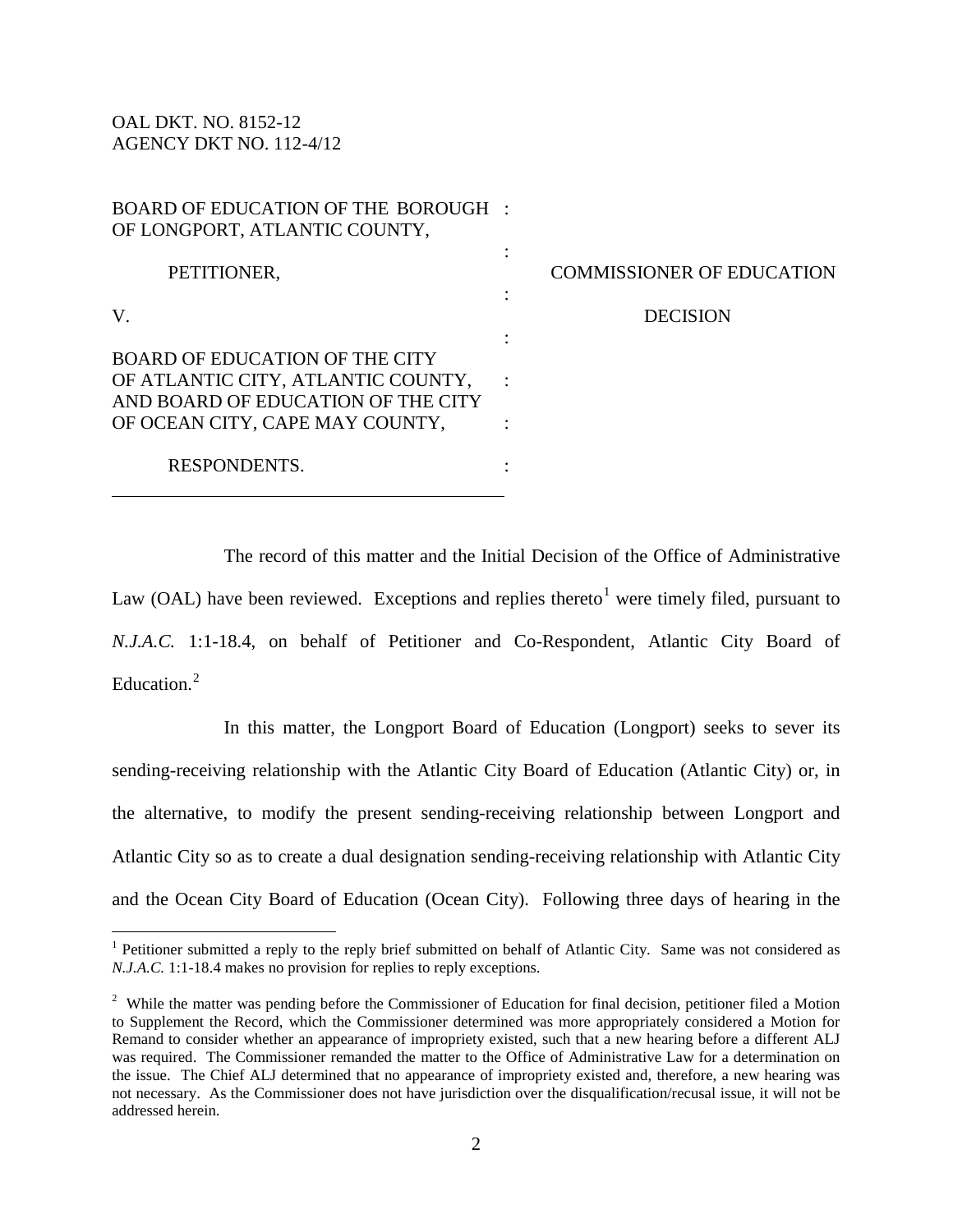Office of Administrative Law (OAL), the ALJ determined to deny Longport's petition in its entirety.

The Legislature has bestowed upon local school districts lacking high school facilities of their own the power to decide how and where their students should be educated. *Bd. of Educ. of Ho-Ho-Kus v. Bd. of Educ. of Midland Park*, 96 *N.J.A.R.2d(EDU)* 964 (1996). To that end, *N.J.S.A.* 18A:38-11 permits the board of education of such a district to designate a high school or high schools for its pupils to attend on a tuition basis. Once a sending district makes the decision to educate its students in another district, it must obtain approval from the Commissioner to terminate or otherwise modify the sending-receiving relationship. *N.J.S.A.* 18A:38-11.

The modification of an existing sending-receiving relationship is governed by *N.J.S.A.* 18A:38-13, which provides, in pertinent part:

> The commissioner shall make equitable determinations based upon consideration of all the circumstances, including the educational and financial implications for the affected districts, the impact on the quality of education received by pupils, and the effect on the racial composition of the pupil population of the districts. The commissioner shall grant the requested change in designation or allocation if no substantial negative impact will result therefrom.

Thus, in ruling on an application for modification, the Commissioner must evaluate whether granting the requested modification will have a "substantial negative impact" upon 1) the quality of education, 2) the financial condition, or 3) the racial composition of the pupil populations of the districts involved. If, upon consideration of all the circumstances, no substantial negative impact is found, the application must be granted.

In the Initial Decision, the ALJ determined that severance of the sendingreceiving relationship between Longport and Atlantic City will not result in a substantial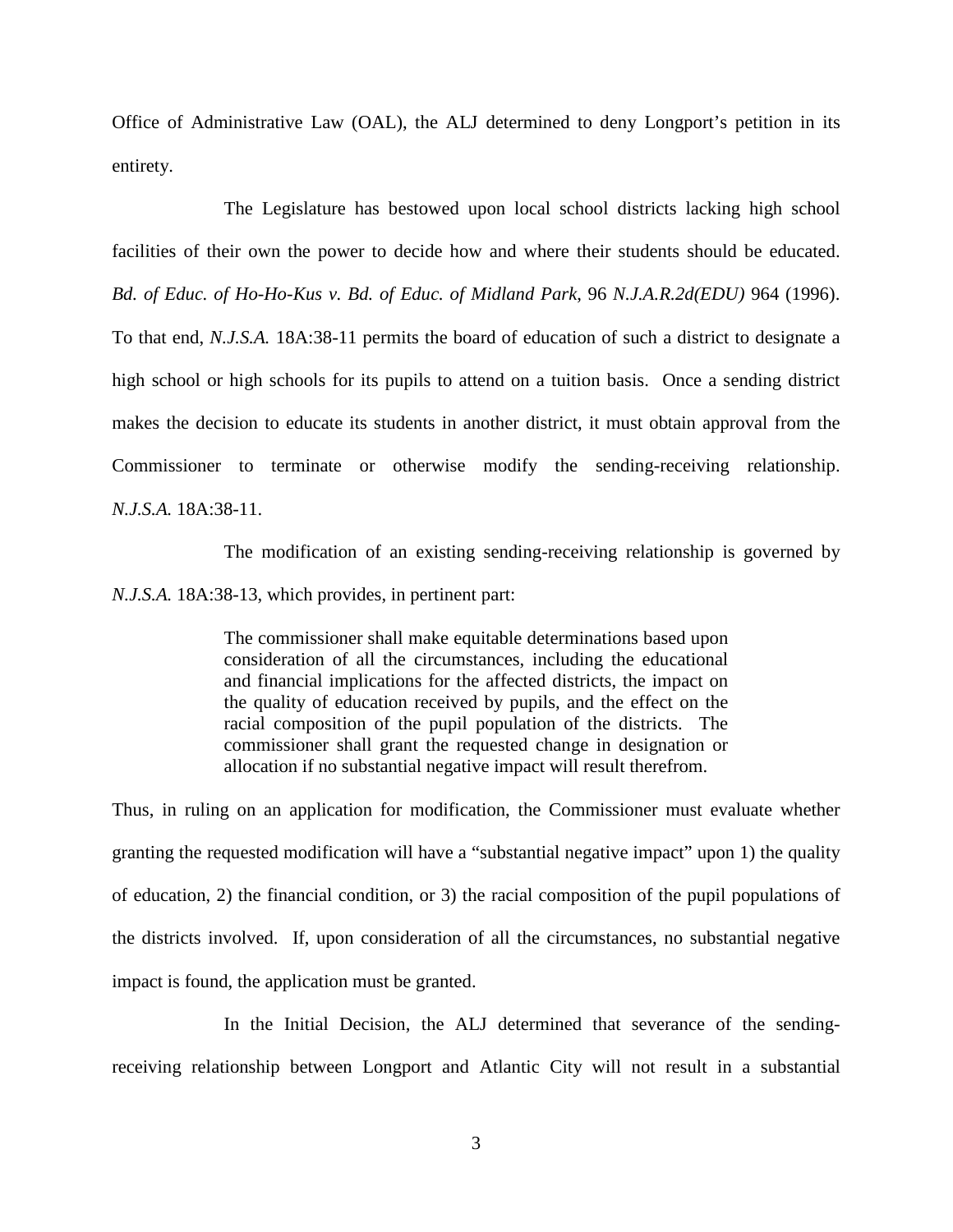negative impact upon the quality of education or the financial state of any of the involved districts. Accordingly, the ALJ concluded that the sole issue to be decided was whether the contemplated modification would have a substantial negative impact on the racial composition of Atlantic City High School (ACHS). Ultimately, the ALJ denied Longport's application upon his determination that the requested modification would have a substantial negative impact on the racial composition of ACHS.

In analyzing that issue, the ALJ recommended a two-part test for determining whether severance of a sending-receiving relationship will result in a substantial negative impact on racial composition.<sup>[3](#page-3-0)</sup> The ALJ's test – purportedly derived from prior decisions of the Commissioner – would establish a bright-line rule that effectively mandates the summary denial of any petition for modification upon a threshold determination that the current receiving district is "racially imbalanced."<sup>[4](#page-3-1)</sup> The ALJ reasoned that, if a school is already racially imbalanced, then the departure of even one Caucasian student from that school necessarily constitutes a substantial negative impact on racial composition, such that the application for modification must be denied without further consideration.

The Commissioner cannot countenance such an interpretation. At the outset, the Commissioner finds that such a bright-line rule would dissuade sending districts from entering into agreements with "racially imbalanced" receiving districts. In that regard, both districts would be immediately bound to continue the relationship in perpetuity, regardless of

<span id="page-3-0"></span><sup>&</sup>lt;sup>3</sup> The two-part test advocated by the ALJ is: "Step  $1 -$  Is the receiving district in racial imbalance; and Step  $2 -$  If not, will the departure of the sending district's children create imbalance or further exacerbate any existing imbalance resulting in a substantial negative change in the racial balance of the school? Step 2 requires a detailed statistical analysis of the student population of the districts involved. But, in order to get to Step 2, the petitioner must meet the test established in Step 1, that is, it must show that the receiving district is not racially out of balance."

<span id="page-3-1"></span><sup>&</sup>lt;sup>4</sup> The ALJ suggested that a school is "racially imbalanced" whenever its minority population is not between 40% and 60% of the total student population.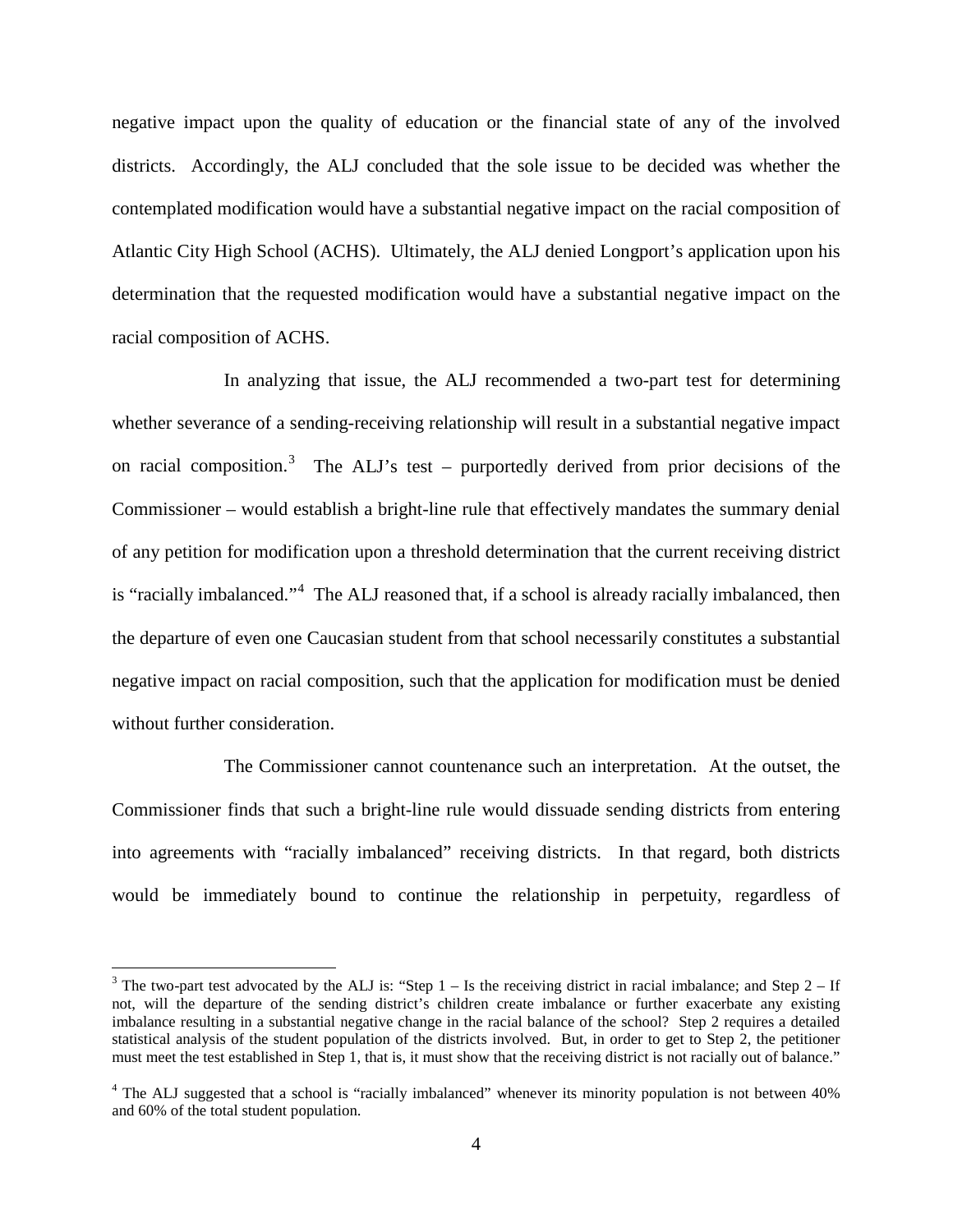future educational or financial considerations. This would deprive the districts of any meaningful opportunity to evaluate the new relationship since, regardless of their assessments, there would be no available recourse. In short, both districts would be hamstrung from the moment they signed the agreement.

Moreover, the notion that the current "racial balance" of the receiving district is alone dispositive of whether a substantial negative impact will result from severance is incompatible with the statute's command that the Commissioner "make equitable determinations based upon consideration of all of the circumstances." Indeed, the determination of whether a requested modification will result in a substantial negative impact on racial composition requires a fact-sensitive inquiry in which the significance of the statistics are evaluated under "all of the circumstances" of the particular case.[5](#page-4-0) *Bd. of Educ. of Englewood Cliffs v. Bd. of Educ. of the City of Englewood,* 257 *N.J. Super.* 413 (App. Div. 1992).

Thus, the Commissioner is statutorily required to conduct a comprehensive review of all of the circumstances. The current racial composition of the receiving district's pupil population is unquestionably a fundamental and indispensible part of the Commissioner's inquiry. It is, however, a single component of the holistic review mandated by *N.J.S.A.* 18A:38- 13. The significance of that component cannot be determined in a vacuum. Rather, it must be viewed in the context of other relevant factors, such as the extent of the projected statistical changes and the existence of other aggravating circumstances.

<span id="page-4-0"></span> $<sup>5</sup>$  Likewise, the ALJ's two-part test is inconsistent with the explicit language of the controlling statute. It is a</sup> cardinal rule of statutory construction that full effect should be given, if possible, to every word of a statute. *Carlson v. Hannah*, 6 *N.J.* 202, 214 (1951). Any interpretation that renders statutory language meaningless is to be avoided. *McCann v. Clerk of Jersey City*, 167 *N.J.* 311, 321 (2001). The operative language of the controlling statute requires the Commissioner to grant the petitioning district's request for modification, unless a *substantial* negative impact would result. The two-part test espoused by the ALJ requires denial where the requested modification will have *any* negative impact on racial composition, effectively removing the word "substantial" from the statute.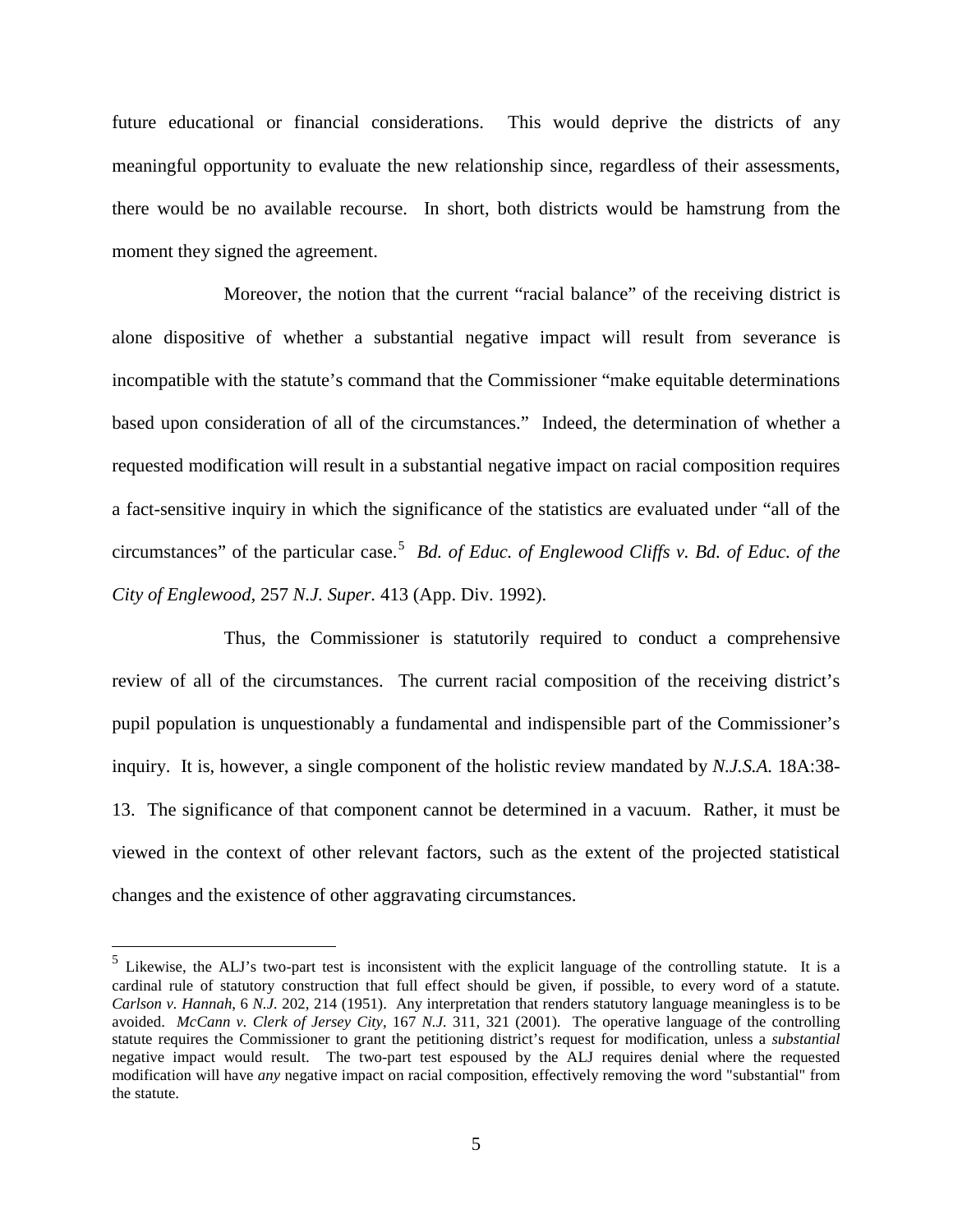In *Englewood*, *supra*, the requested modification would have resulted in a de minimis 1.6% proportional change. However, the record established that the petitioning district had begun withdrawal from the receiving district based upon "white flight" long before it filed its application with the Commissioner. Thus, there was evidence of a deliberate and rapid decline in the receiving district's Caucasian population. Perhaps more importantly, there were so few Caucasian students still enrolled in the receiving district that severance would have resulted in a 16% decrease in the gross Caucasian population, leaving the receiving district with a proportional minority population of 89.8%. The court found this combination of statistics and nefarious motivations, coupled with evidence that the remaining minority population would suffer a significant symbolic loss, supported a finding that the requested modification would have a substantial negative impact upon racial composition and must be denied.

*Englewood* and its progeny <sup>[6](#page-5-0)</sup> establish that a de minimis statistical change may constitute a "substantial negative impact" when coupled with certain aggravating circumstances. Examples of such aggravating circumstances include, *inter alia*, a trend of rapidly declining Caucasian enrollment, evidence of projected symbolic loss, and a high percentage of projected change in the gross Caucasian population upon severance. *Id.* 

Longport has long provided for the education of its high school-aged students through a sending-receiving relationship with Atlantic City. ACHS has a total student population of 2,040.<sup>[7](#page-5-1)</sup> Longport sends only nine (9) students to ACHS. The Longport students represent .4% (9/2040) of the total student population of ACHS. Including the nine (9) Longport

<span id="page-5-0"></span><sup>&</sup>lt;sup>6</sup> The Commissioner finds that each severance case presents a unique set of facts, statistics and circumstances, which require independent review. Accordingly, the Commissioner finds no prior case dispositive of the instant application.

<span id="page-5-1"></span> $<sup>7</sup>$  For purposes of this decision, the Commissioner adopts the enrollment figures and statistics contained in the Joint</sup> Stipulation of Facts, which the ALJ admitted into evidence yet inexplicably disregarded.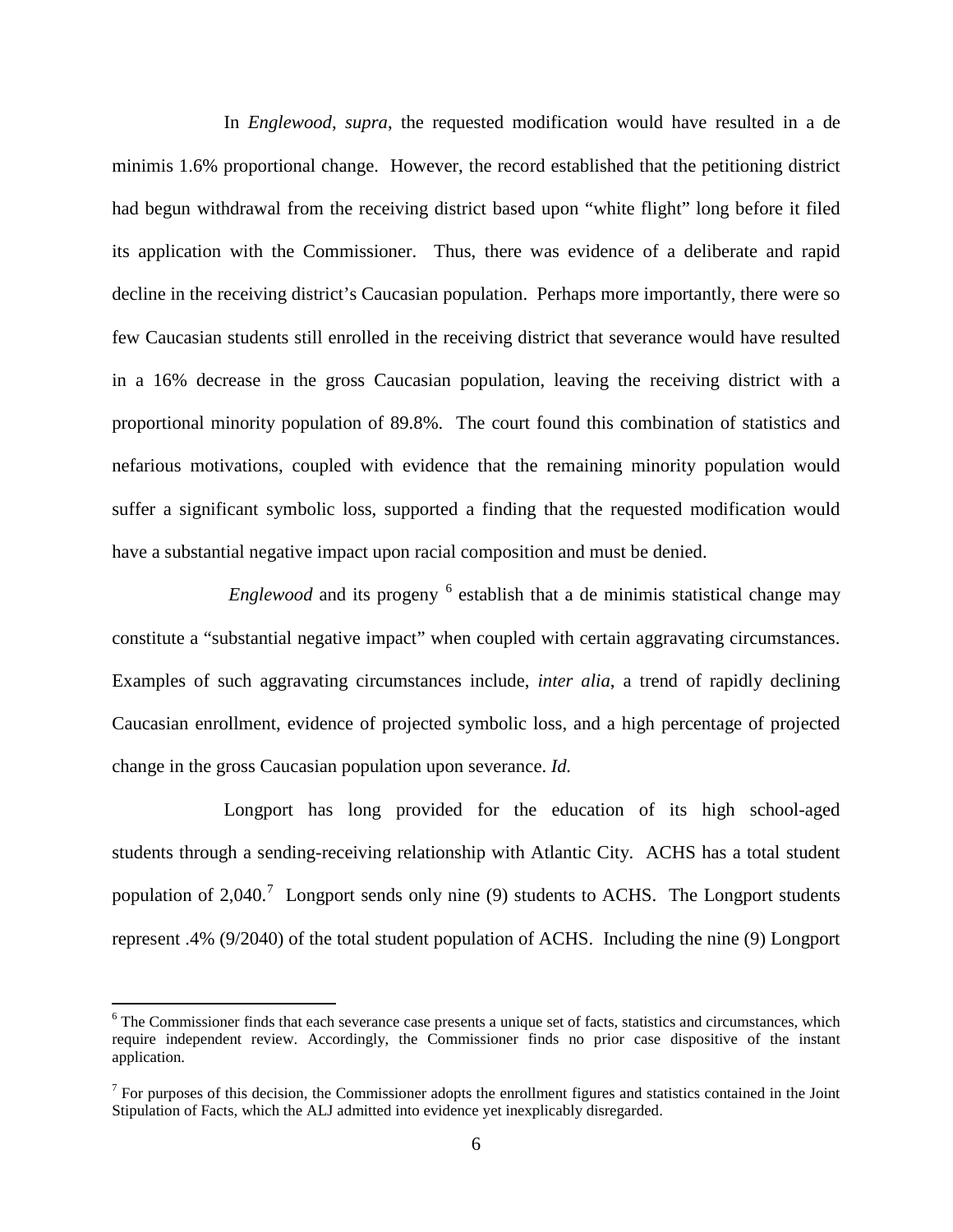students, 442 Caucasian students attend ACHS. Caucasians represent 21.7% of the total student population, while various minority groups represent the other 78.3%.

By all accounts, ACHS currently has a very diverse racial composition: the school has a Hispanic population of 31%, an African American population of 29%, an Asian/Pacific Islander population of 17.9%, and a Caucasian population of 21.7%. The Commissioner recognizes that the departure of the nine (9) Longport students will have *some*  impact on that diversity. However, as our Supreme Court has observed, "[n]ot every action that reduces the percentage of white students necessarily implicates the State's policy against segregation in the public schools." *North Haledon Board of Education v. Passaic County Manchester Regional School District*, 181 *N.J.* 161, 165 (2004). Thus, the pertinent question is not whether there will be a negative impact, but whether that impact will be "substantial" as contemplated by the controlling statute, *N.J.S.A.* 18A:38-13.

In the event that all nine (9) Longport students departed ACHS, the Caucasian population at the school would decrease from 442 to 433. The remaining 433 Caucasians would represent 21.3% of the total student population of ACHS, a proportional change of .4%. In the abstract, a .4% proportional change can only be characterized as de minimis. The significance of these statistics must, however, be evaluated in light of all of the circumstances of the case. Only then can a determination be made as to whether the impact on racial composition is substantial.

Here, the Commissioner finds insufficient evidence of aggravating circumstances in the record to support a finding that the otherwise de minimis .4% proportional change represents a "substantial negative impact" on the racial composition of ACHS. In that regard, the record does not establish that severance will result in a significant decrease in the gross Caucasian population at ACHS. The nine (9) Longport students represent 2% of the Caucasian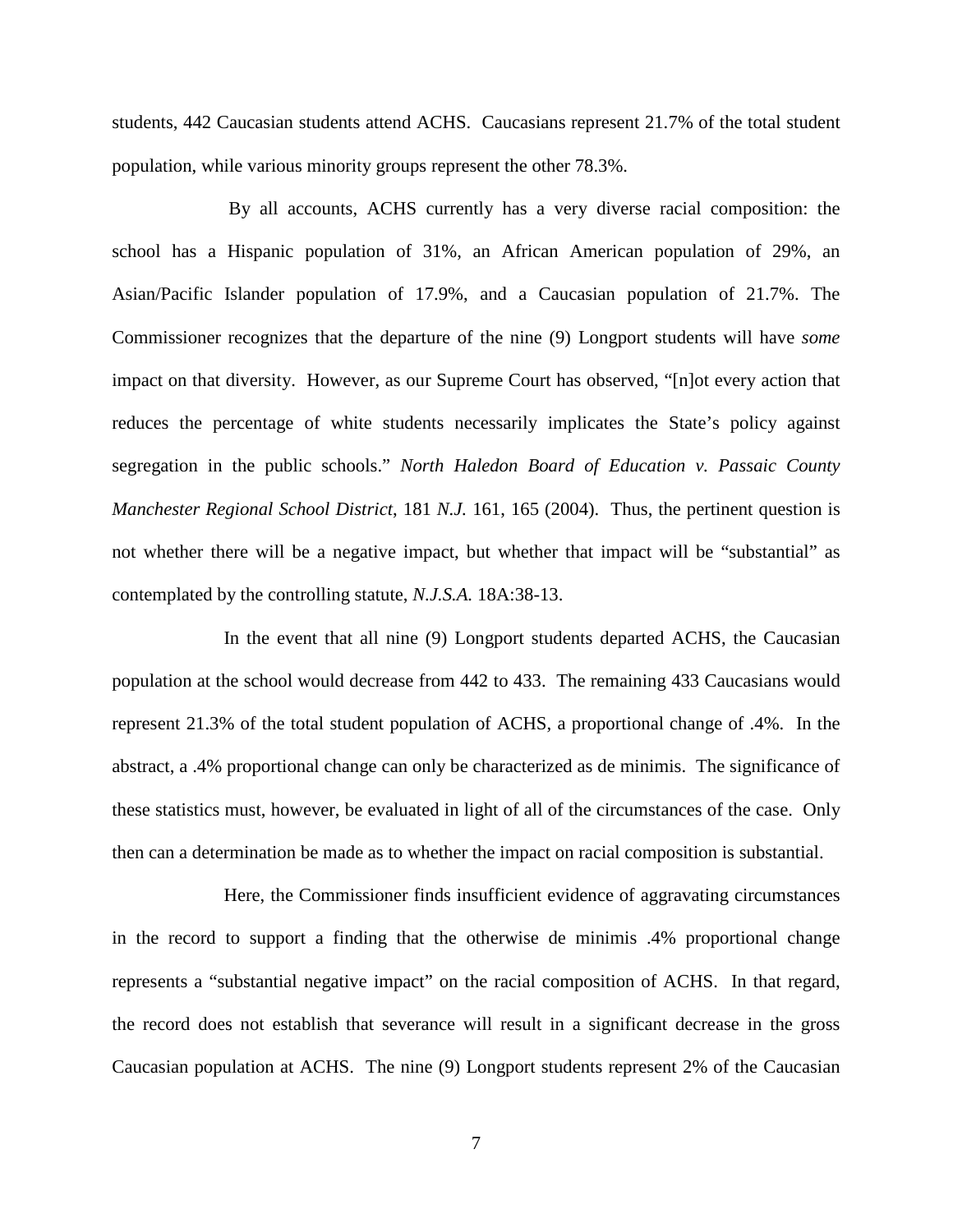population at ACHS. Thus, the loss of those nine (9) students would represent only a 2% decrease in the gross population of Caucasian students. Further, ACHS would continue to have a sizeable Caucasian population of 433 students, representing 21.3% of the total student population.

Nor does the record establish a consistent and rapid decrease in Caucasian enrollment at ACHS over time. While the evidence presented at hearing demonstrates a minor decline in the proportion of Caucasian students enrolled at ACHS over a 10 year period, it also demonstrates a decline in the proportion of African-American students during that same time period. In fact, the proportion of African-American students enrolled at ACHS suffered the greatest decline over the past 10 years. Furthermore, in more recent years, the record reflects a slight increase in the proportion of Caucasian students enrolled at ACHS. This can hardly be analogized to the calculated mass exodus of Caucasian students seen in *Englewood*.

The Commissioner finds the record similarly devoid of any tangible evidence that would support a finding that symbolic loss will occur in the wake of severance. To that end, the Commissioner finds that there was no objective evidence presented to establish any actual or potential psychological impact on ACHS minorities as a consequence of the departure of Longport's Caucasian students. ACHS has a very diverse racial composition, and will continue to have a very diverse racial composition with nearly identical proportional percentages following severance.

Based upon the foregoing, the Commissioner finds that, under all of the circumstances here presented, severance will not have a substantial negative impact on the racial

8